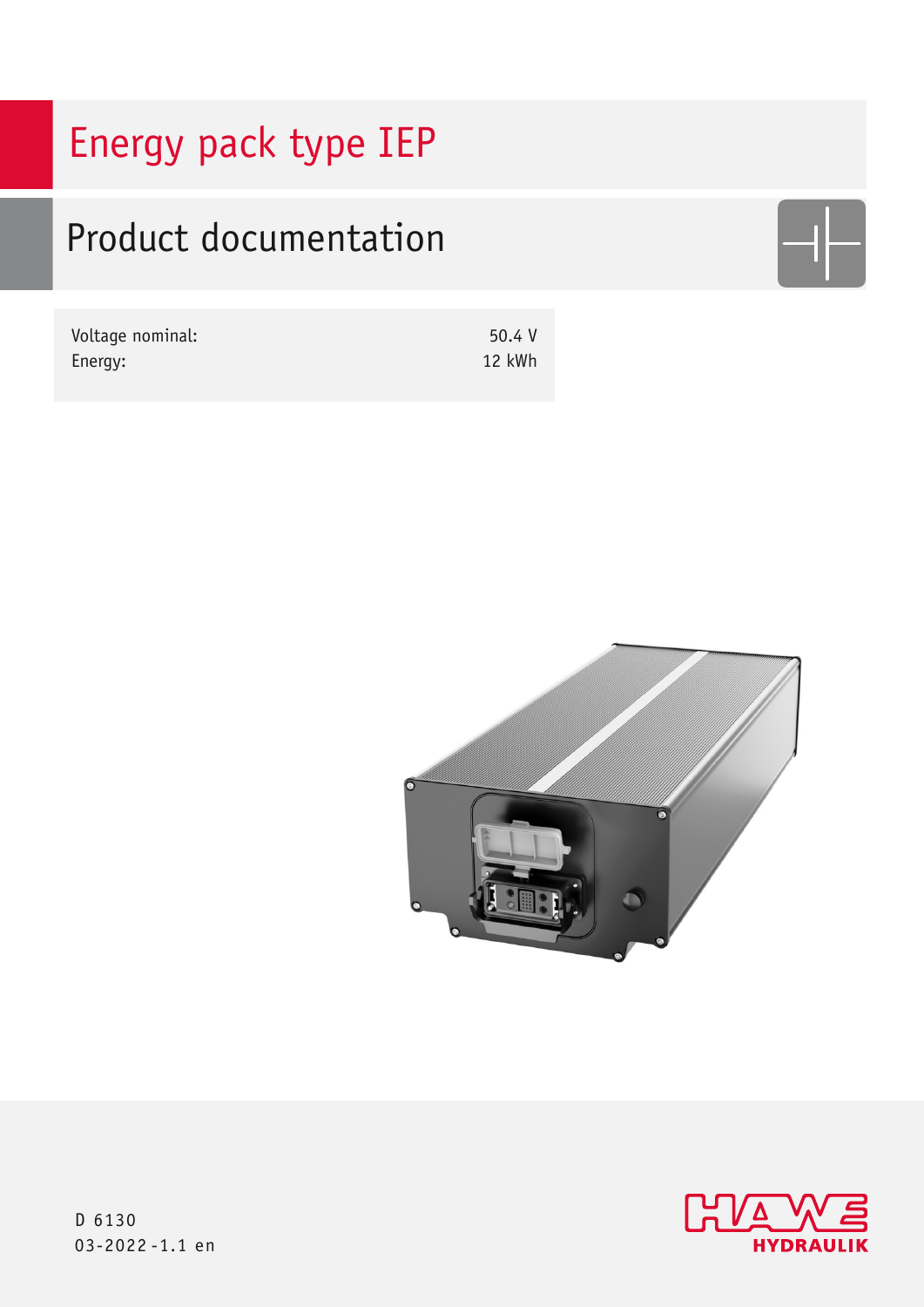

© by HAWE Hydraulik SE.

The reproduction and distribution of this document as well as the use and communication of its contents to others without explicit authorization is prohibited.

Offenders will be held liable for the payment of damages.

All rights reserved in the event of patent or utility model applications.

Brand names, product names and trademarks are not specifically indicated. In particular with regard to registered and protected names and trademarks, usage is subject to legal provisions.

HAWE Hydraulik respects these legal provisions in all cases.

HAWE Hydraulik cannot provide individual guarantees that the stated circuits or procedures (including in part) are not subject to the intellectual property rights of third parties.

Printing date / document generated on: 25.03.2022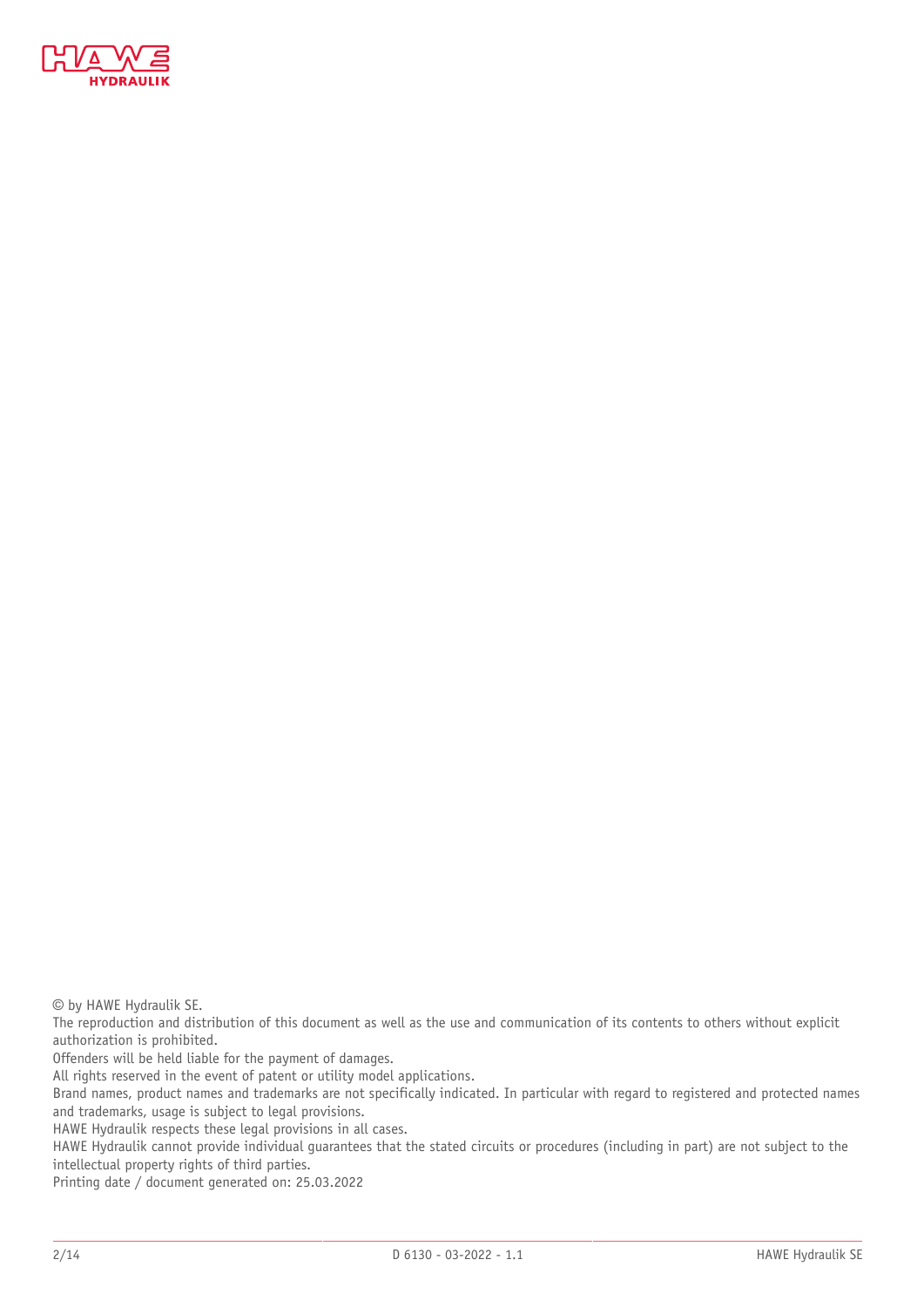

## **Table of Contents**

| $\mathbf{1}$   |  |
|----------------|--|
| $\overline{2}$ |  |
| 2.1            |  |
| 2.2            |  |
| 2.3            |  |
| 2.4            |  |
| 2.5            |  |
| 2.6            |  |
| 2.7            |  |
| 2.8            |  |
| 2.9            |  |
| $\overline{3}$ |  |
| 3.1            |  |
| 3.2            |  |
| 3.3            |  |
| 4              |  |
| 5              |  |
| 6              |  |
| 6.1            |  |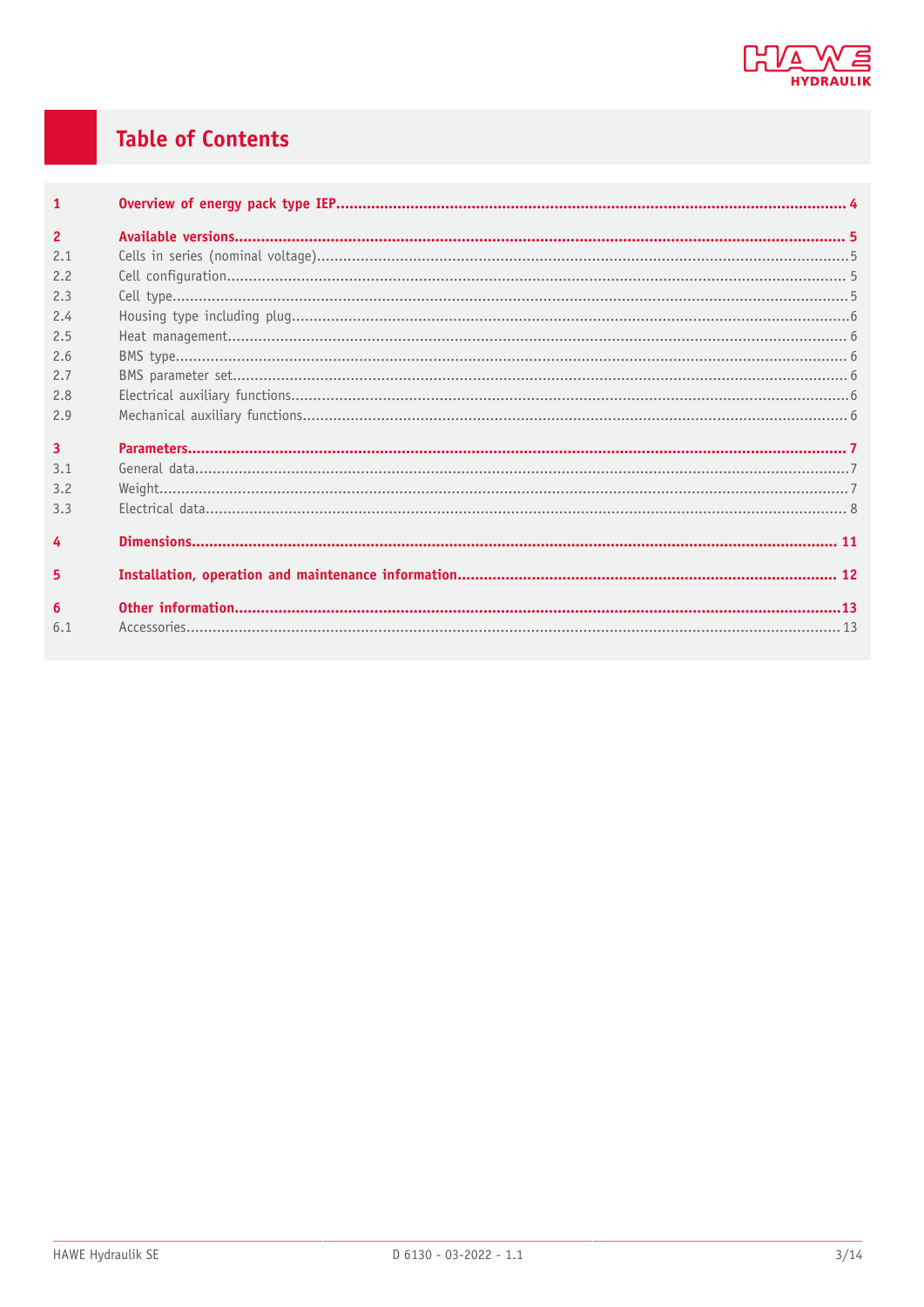

### <span id="page-3-0"></span>**1 Overview of energy pack type IEP**

Energy packs, also called rechargeable battery packs, consist of multiple battery modules linked together in a parallel or serial circuit. They act as universally usable electrical energy stores. In a parallel circuit, the energy packs can be expanded to form a battery system in order to reach the machine's desired range.

The energy pack type IEP consists of linked-up lithium ion cells. The integrated battery management system (BMS) continuously monitors the battery's condition. This protects the battery from excessive charge and deep discharge, excessive or insufficient temperature and excessive current. It performs balancing and optimises the battery's service life.

Energy packs type IEP can be used as individual rechargeable batteries for direct connection with an industrial connector. Alternatively, they can be used as exchangeable batteries by means of a tried-and-tested quick-change system. Communication with the battery charger and read-out of battery and log data is handled via CAN bus. The energy packs are available both as low-voltage (< 60 V DC) and as high-voltage (> 60 V DC) versions.

#### **Features and benets**

- Very high energy density
- Protection class IP 65 when plugged in
- Sturdy aluminium housing
- Integrated heat management (active heater)
- Wake-up via 12-V signal, switch or external CAN command

#### **Intended applications**

- **■** Traction battery
- Mobile work machines
- Off-highway applications
- HGV-mounted equipment
- Mobile electric power supply

#### **Software/parametrisation**

The battery management system's various different configurable parameters enable optimal adjustment to the relevant application. These adjustments can be performed by HAWE at the factory in cooperation with the customer. Examples include settings such as CAN bus baud rate or maximum and minimum voltage.



*Energy pack type IEP*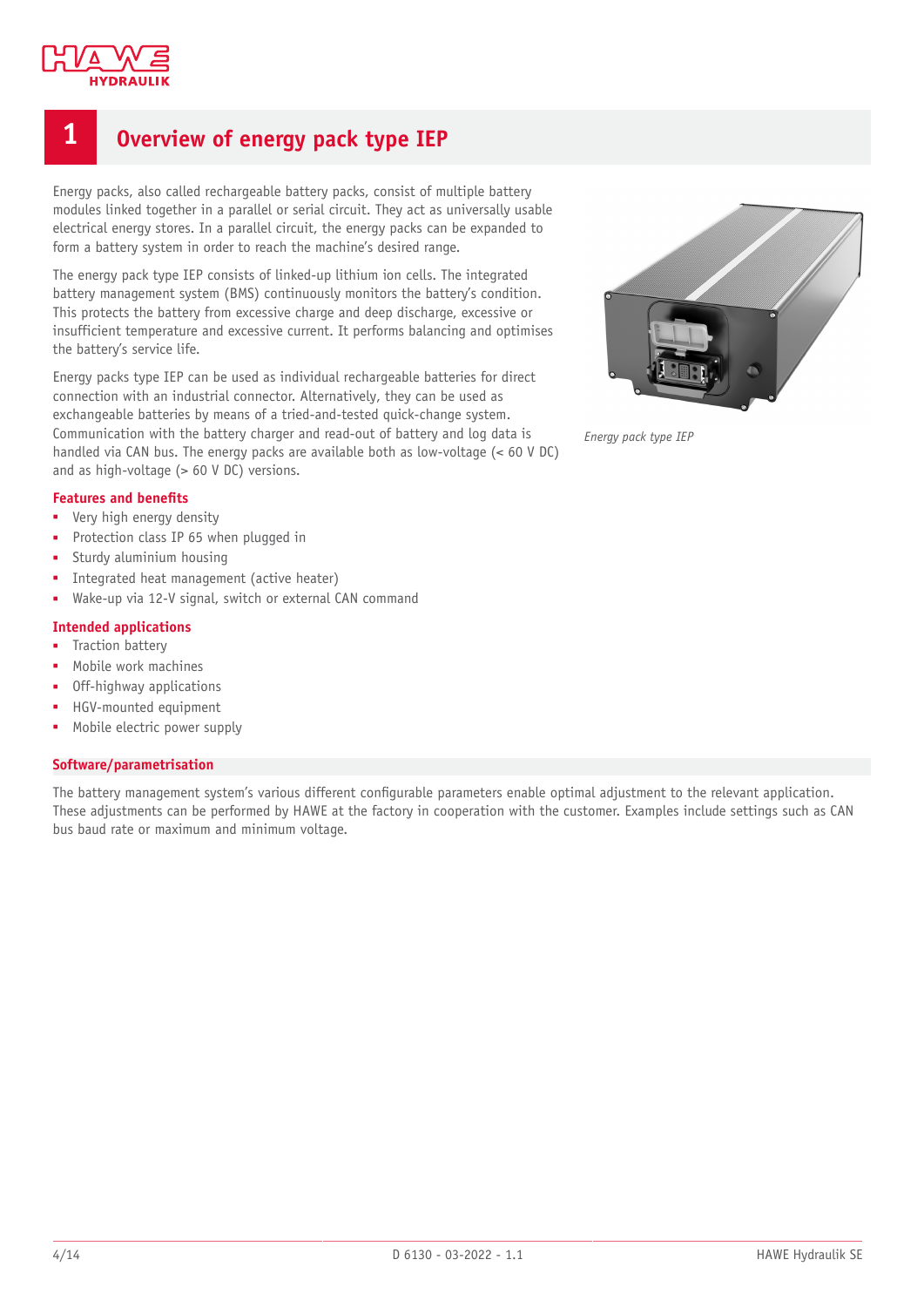

# <span id="page-4-0"></span>**2 Available versions**

#### **Circuit symbol**



#### **Ordering example**



### <span id="page-4-1"></span>**2.1 Cells in series (nominal voltage)**

| <b>Type</b>    | Nominal voltage (V) | $U_{\min} (V)$ | $U_{\text{max}}(V)$ | recommended voltage range (V) |
|----------------|---------------------|----------------|---------------------|-------------------------------|
| <b>IEP 014</b> | 50,4                |                | 58.8                | 42 to 56                      |

### <span id="page-4-2"></span>**2.2 Cell configuration**

| Coding    | <b>Description</b> |  |
|-----------|--------------------|--|
| <b>CP</b> | Cell configuration |  |

### <span id="page-4-3"></span>**2.3 Cell type**

| Coding | <b>Description</b>                   |  |
|--------|--------------------------------------|--|
| AA     | NMCA cylindrical cell, high-capacity |  |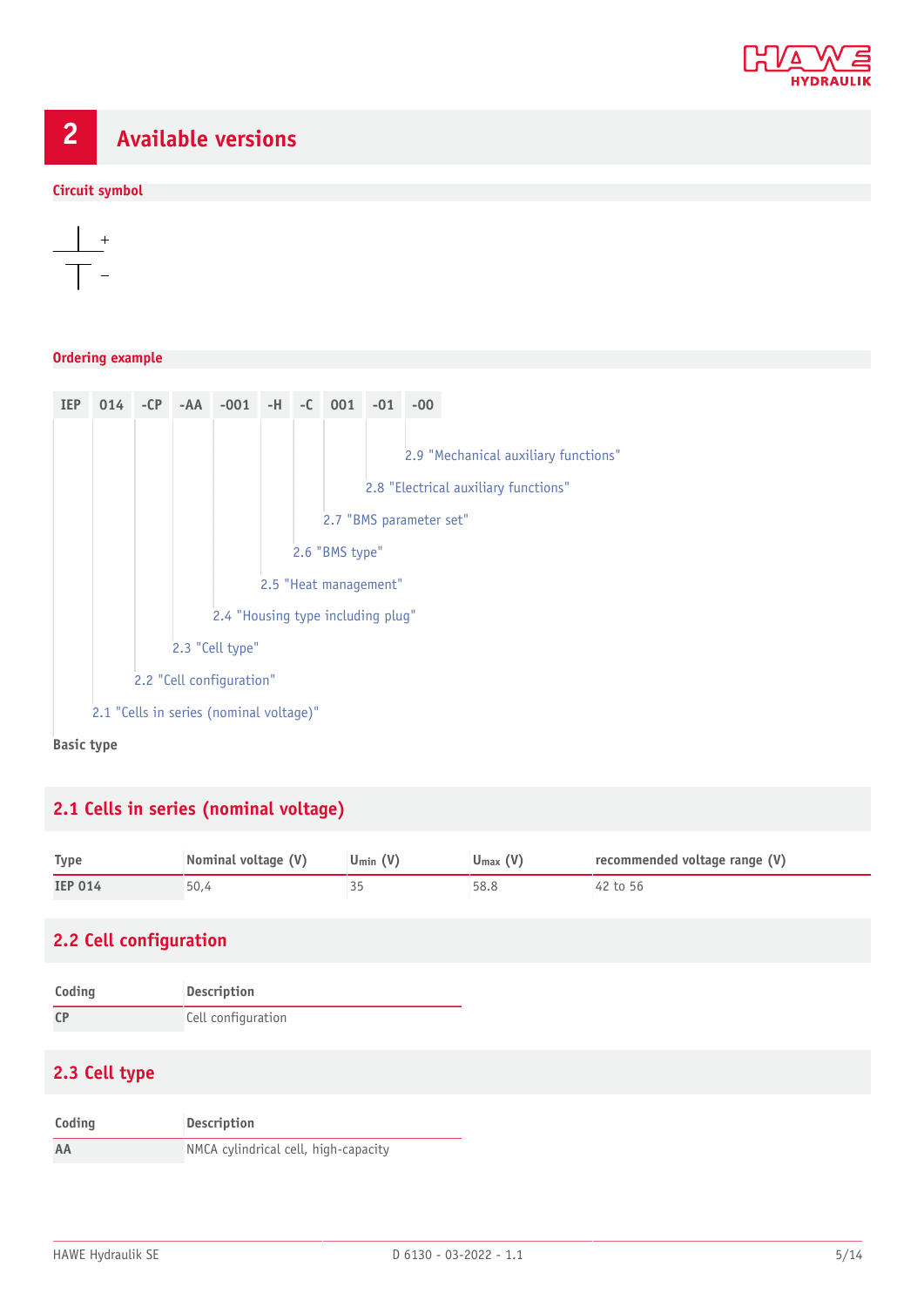

### <span id="page-5-0"></span>**2.4 Housing type including plug**

| Coding | <b>Description</b>                         |  |  |
|--------|--------------------------------------------|--|--|
| 001    | Exchangeable battery in extruded aluminium |  |  |
|        | housing with quick-change plug             |  |  |

### <span id="page-5-1"></span>**2.5 Heat management**

| Coding | Description                        |
|--------|------------------------------------|
|        | Electric heater, controlled by BMS |

### <span id="page-5-2"></span>**2.6 BMS type**

| Coding | Description |
|--------|-------------|
|        | BMS type C  |

### <span id="page-5-3"></span>**2.7 BMS parameter set**

| Coding | Description            |
|--------|------------------------|
| 001    | Standard parameter set |

### <span id="page-5-4"></span>**2.8 Electrical auxiliary functions**

| Coding | <b>Description</b> |
|--------|--------------------|
| 01     | Stand alone        |

### <span id="page-5-5"></span>**2.9 Mechanical auxiliary functions**

| Coding         | <b>Description</b> |
|----------------|--------------------|
| 0 <sup>0</sup> | None               |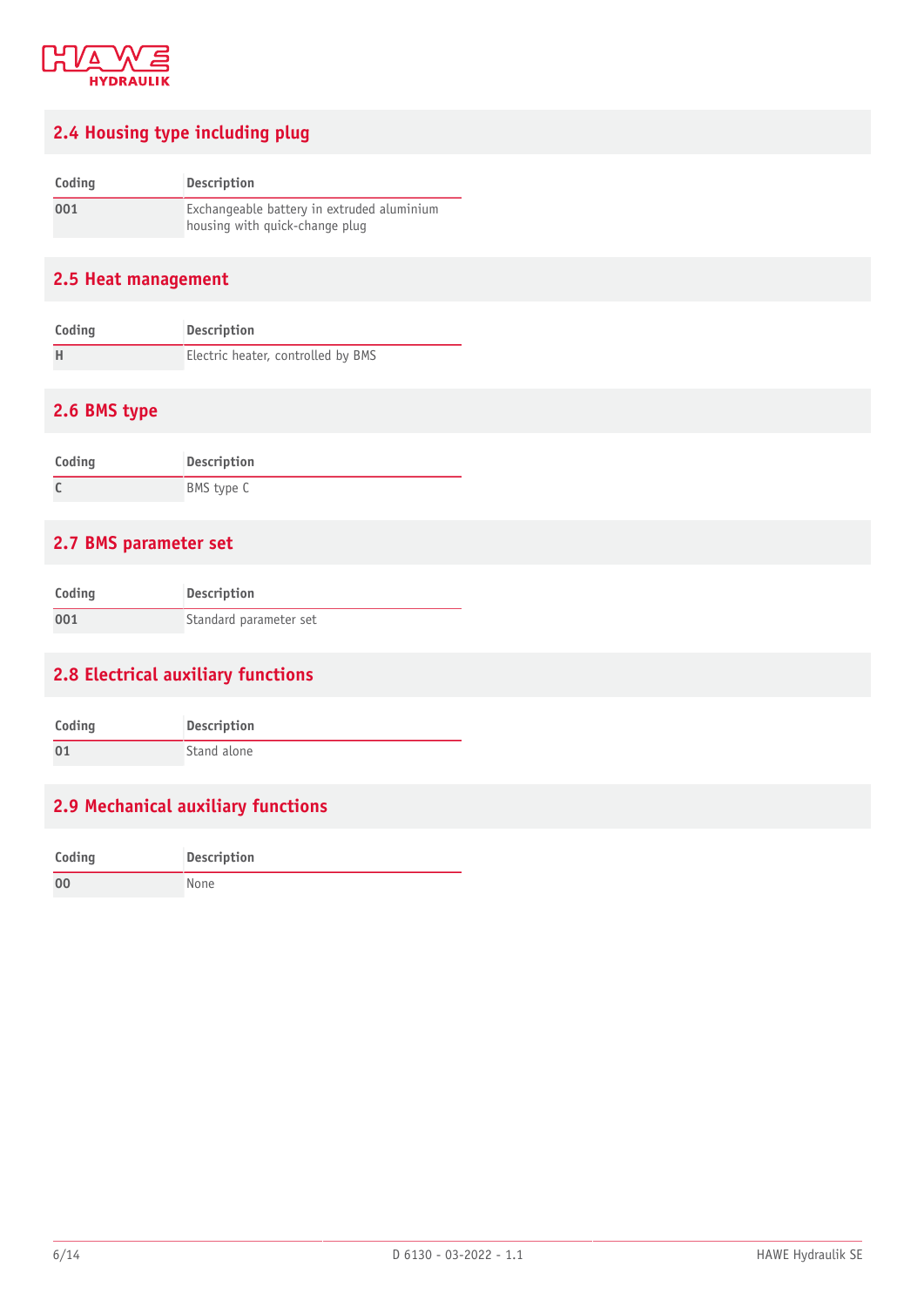

# <span id="page-6-0"></span>**3 Parameters**

### <span id="page-6-1"></span>**3.1 General data**

| Design                               | Self-contained energy store                                                                                                                                                               |                                                                                                    |                            |  |
|--------------------------------------|-------------------------------------------------------------------------------------------------------------------------------------------------------------------------------------------|----------------------------------------------------------------------------------------------------|----------------------------|--|
| Model                                | Extruded aluminium profile                                                                                                                                                                |                                                                                                    |                            |  |
| Cell chemistry                       | Lithium NMCA                                                                                                                                                                              |                                                                                                    |                            |  |
| <b>Installation position</b>         | Any; exception: installation not permitted if plug is on top                                                                                                                              |                                                                                                    |                            |  |
| <b>Protection class</b>              | IP 65 (when plugged in or with plug cover closed)                                                                                                                                         |                                                                                                    |                            |  |
| <b>Vibration resistance</b>          | Wave form                                                                                                                                                                                 | Sinusoidal                                                                                         |                            |  |
|                                      | Logarithmic frequency input                                                                                                                                                               | Frequency:                                                                                         | Peak value/amplitude:      |  |
|                                      |                                                                                                                                                                                           | 7 Hz - 18 Hz                                                                                       | 1 <sub>g<sub>n</sub></sub> |  |
|                                      |                                                                                                                                                                                           | 18 Hz - 25 Hz                                                                                      | $0.8$ mm                   |  |
|                                      |                                                                                                                                                                                           | 25 Hz - 200 Hz                                                                                     | $2$ gn                     |  |
|                                      | Frequency cycles per axis<br>(7 Hz - 200 Hz - 7 Hz)                                                                                                                                       | 12                                                                                                 |                            |  |
|                                      | <b>Tested axes</b>                                                                                                                                                                        | 3 fastening points on cell perpendicular to one another (1 must be<br>perpendicular to front side) |                            |  |
|                                      | Temperature                                                                                                                                                                               | 20 ±5°C                                                                                            |                            |  |
|                                      | <b>Test duration per axis</b>                                                                                                                                                             | 3 <sub>h</sub>                                                                                     |                            |  |
|                                      | <b>Test duration total</b>                                                                                                                                                                | 9 <sub>h</sub>                                                                                     |                            |  |
| <b>Temperatures</b>                  | Temperature range charge: 5 to 45°C, internal heater allows charging at low external temperatures (down<br>٠<br>to $-20^{\circ}$ C)<br>Cell temperature range discharge: -20 to 55°C<br>٠ |                                                                                                    |                            |  |
| <b>Operating altitude</b>            | Max. 2000 m                                                                                                                                                                               |                                                                                                    |                            |  |
| Suitable for explosive<br>atmosphere | <b>No</b>                                                                                                                                                                                 |                                                                                                    |                            |  |
| <b>Mating connector</b>              | Stäubli MultiContact                                                                                                                                                                      |                                                                                                    |                            |  |

### <span id="page-6-2"></span>**3.2 Weight**

IEP 014-CP 64.5 kg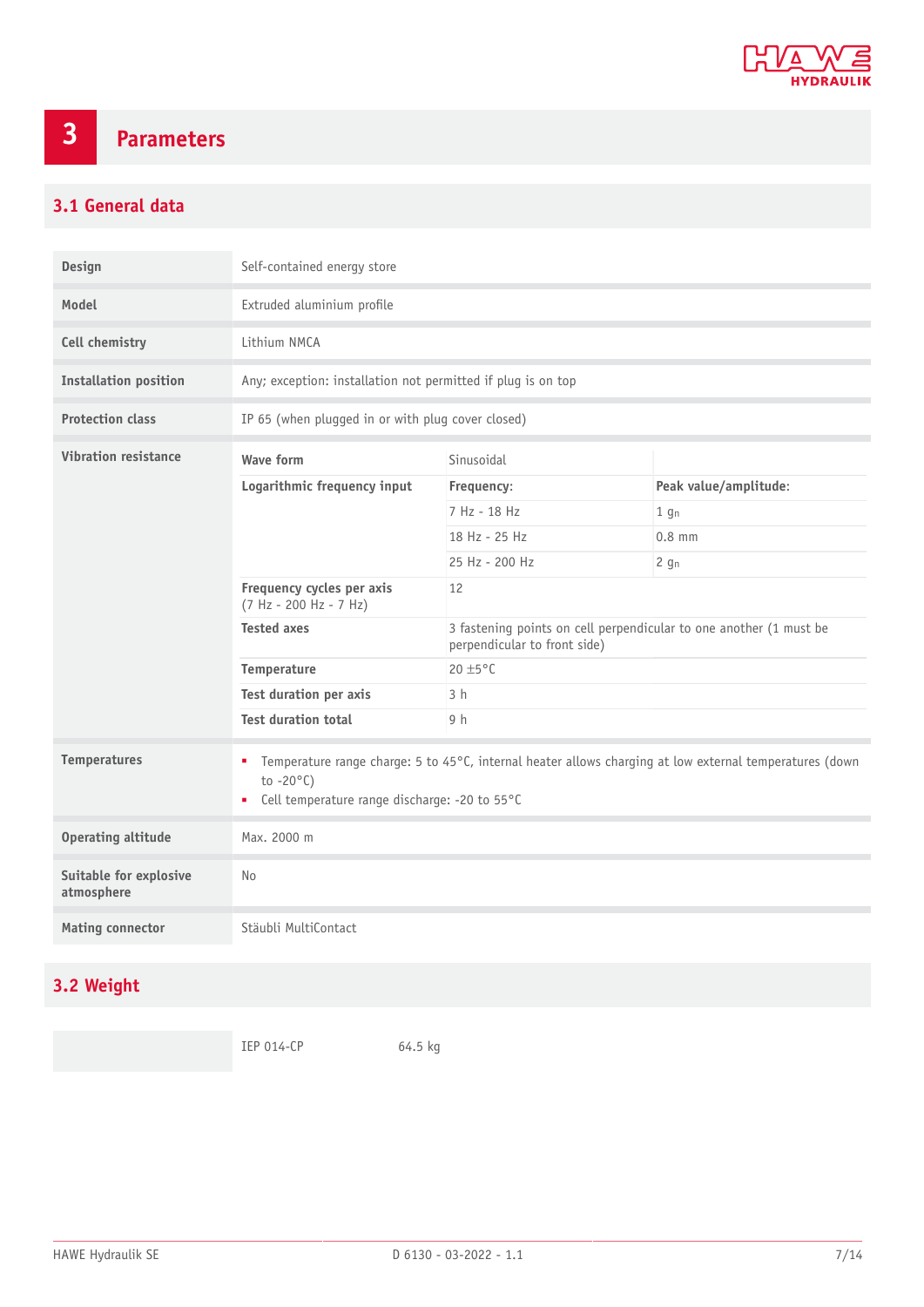

### <span id="page-7-0"></span>**3.3 Electrical data**

### **Power output**

|                                                                                                                                                               | Value                                                                                |  |
|---------------------------------------------------------------------------------------------------------------------------------------------------------------|--------------------------------------------------------------------------------------|--|
| Voltage nominal                                                                                                                                               | 50.4 V                                                                               |  |
| Voltage maximal                                                                                                                                               | 58.8 V                                                                               |  |
| Voltage minimal                                                                                                                                               | 35 V                                                                                 |  |
| Configuration (cells connected in series)                                                                                                                     | 14S                                                                                  |  |
| <b>Energy</b>                                                                                                                                                 | 12.0 kWh<br>Gross capacity achieved by fully<br>balanced pack in ex works condition. |  |
| Energy density at cell level                                                                                                                                  | 693 Wh/L                                                                             |  |
| Thermal reservoir at 30°C temperature increase through<br>discharge                                                                                           | $8 \times 10^{7}$ A <sup>2</sup> <sub>S</sub>                                        |  |
| Cell temperature maximal                                                                                                                                      | $55^{\circ}$ C                                                                       |  |
| Recommended charge duration for optimum cycle life                                                                                                            | 4 h                                                                                  |  |
| Charge current duration, cell temperature $<$ 45 $^{\circ}$ C.<br>113.9 A                                                                                     |                                                                                      |  |
| Charge current max., 30 s, max. 3 times per discharge,<br>intervals of at least 1 min rest at lower than $\pm$ 80 A.<br>cell temperature $<$ 45 $^{\circ}$ C. | 227.8 A                                                                              |  |
| Discharge current duration, cell temperature $<$ 55 $^{\circ}$ C.<br>220 A                                                                                    |                                                                                      |  |
| Discharge current max., 30 s, max. 5 times per discharge,<br>intervals of at least 30 s rest at lower than $\pm$ 80 A,<br>cell temperature < 55°C.            | 400 A                                                                                |  |
| Cell temperature discharge                                                                                                                                    | $-20$ to $55^{\circ}$ C                                                              |  |
| Cell temperature charge                                                                                                                                       | 5 to $45^{\circ}$ C                                                                  |  |
| Average heating rate                                                                                                                                          | $0.29^{\circ}$ C/min                                                                 |  |

### **Low voltage (signal)**

| Inputs                                                     | Value                  |
|------------------------------------------------------------|------------------------|
| Start signal (terminal 15)                                 | $3.3 - 24$ V (nominal) |
| Power consumption of relay, supplied internally by battery | 1.6 W                  |
| Outputs                                                    | Value                  |
| <b>CAN bus (standard)</b>                                  | $500$ kbit/s           |

#### **Start signal voltage range**

The start signal can be chosen within a range from 3.3 to 24 V. At 3.3 V, even brief and slight undervoltage may lead to the battery switching off. We therefore recommend at least 5 V of voltage. A voltage of 24 V may be exceeded up to 28 V for brief periods of less than 5 seconds only.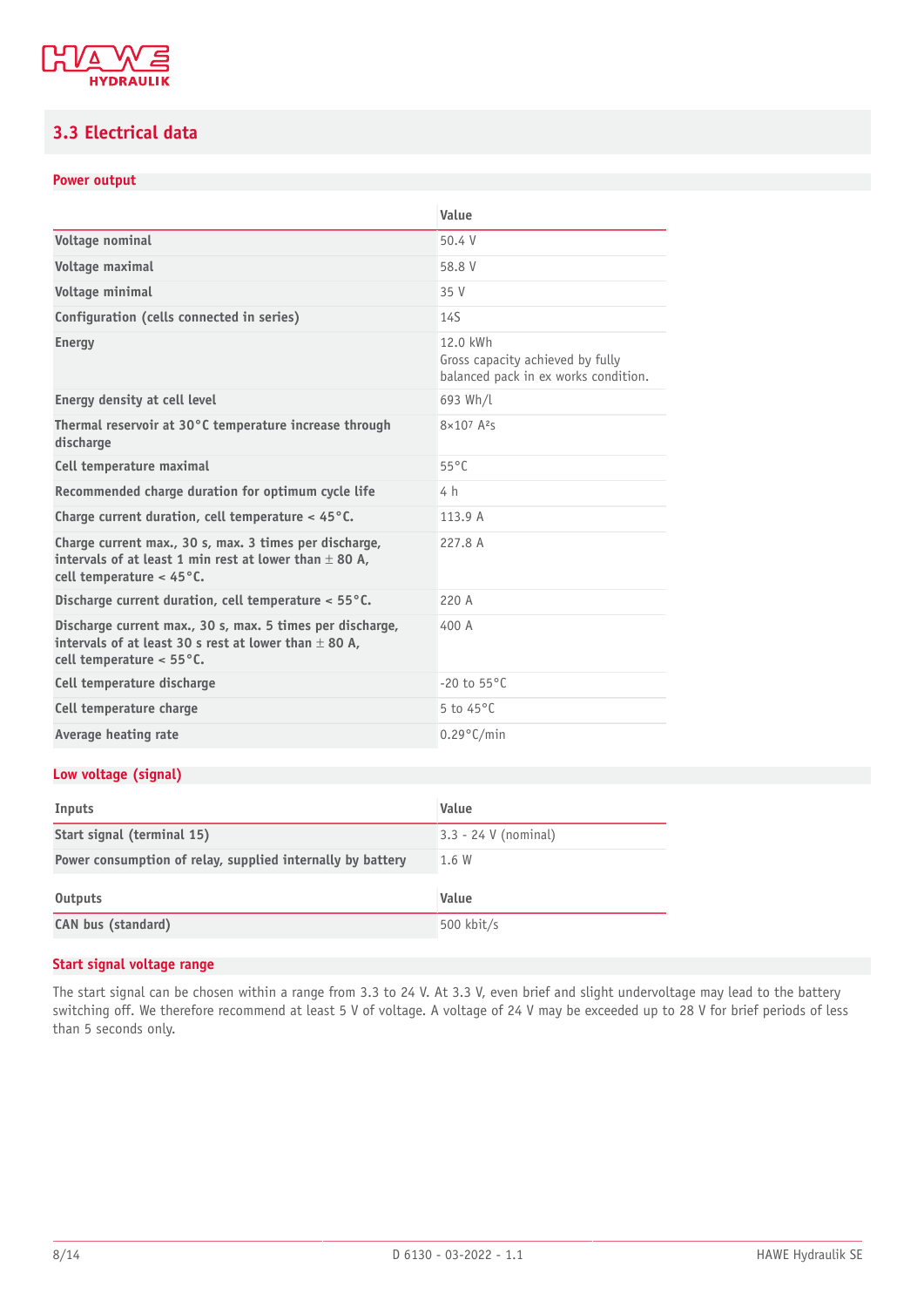

#### **Start signal current consumption**



The unbroken line shows measured values at 25°C battery temperature. Other temperatures result in minor deviation. The dashed line shows curve fitting for calculation of the current in mA: I =  $-5E-5x^4 + 0.0022x^3 - 0.0027x^2 + 0.1092x + 0.0946$ 

#### **Plug assignment**



- 1 Power module minus
- 2 Signal module
- 3 Power module plus

#### **Pin Name**

|     | Power Minus 1 |
|-----|---------------|
| - 2 | Power Minus 2 |

#### **Pin Name**

|                          | Power Plus 1 |
|--------------------------|--------------|
| $\overline{\phantom{a}}$ | Power Plus 2 |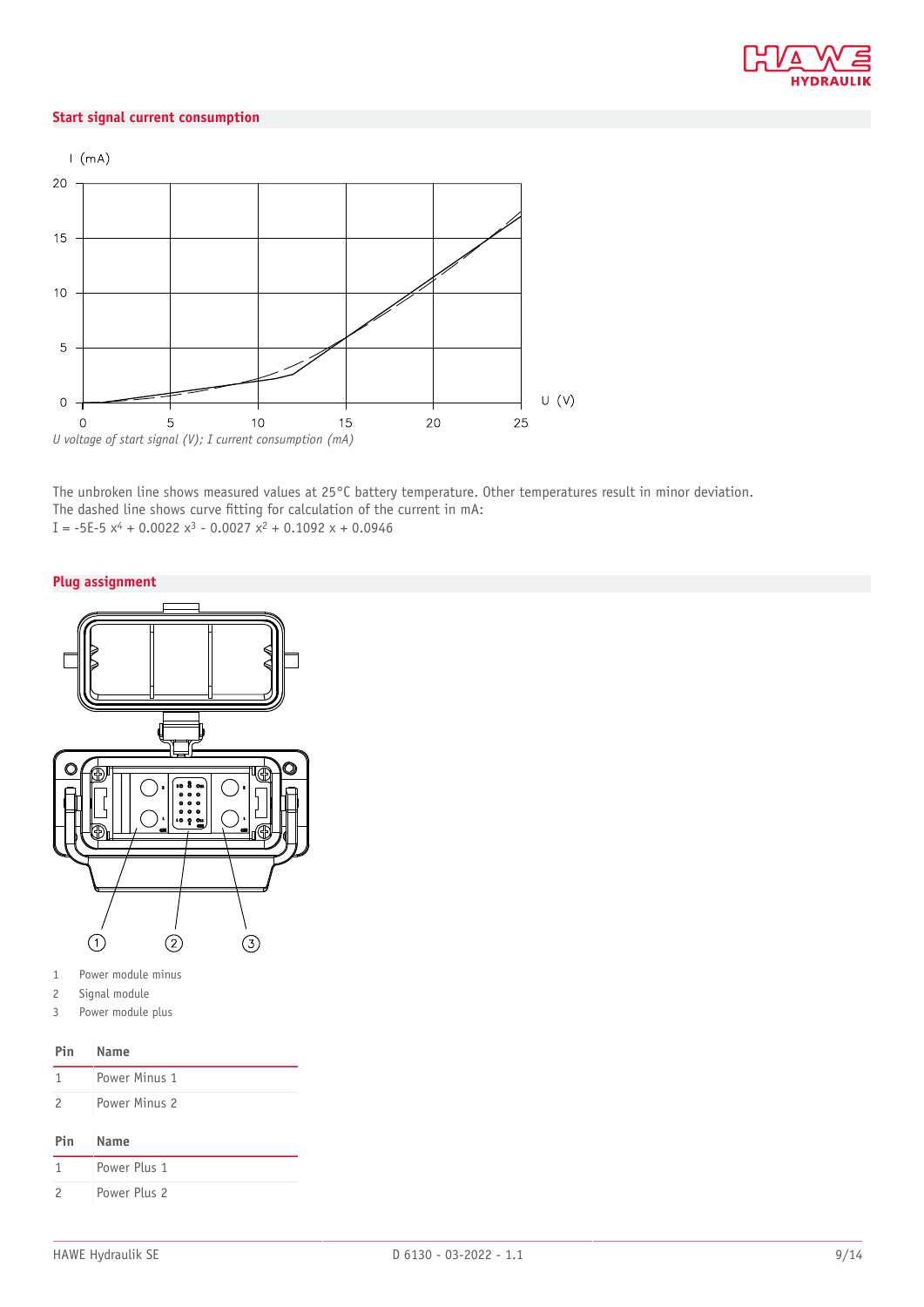

| Pin           | Name                   |                                                                                                                                                                             |  |
|---------------|------------------------|-----------------------------------------------------------------------------------------------------------------------------------------------------------------------------|--|
| 1             | CAN Lin                | CAN bus IN-OUT (daisy chain) 125 - 1000 kbit/s (default                                                                                                                     |  |
| $\mathcal{P}$ | CAN Hin                | setting = 500 kbit/s) galvanically isolated                                                                                                                                 |  |
| 3             | <b>GND CANin</b>       |                                                                                                                                                                             |  |
| 4             | CAN Lout               |                                                                                                                                                                             |  |
| 5             | CAN Hout               |                                                                                                                                                                             |  |
| 6             | <b>GND CANout</b>      |                                                                                                                                                                             |  |
| 7             | <b>Start</b>           | Start signal terminal $15, +3.3$ up to $+24$ V                                                                                                                              |  |
| 8             | Start return           | Start signal terminal 15, GND                                                                                                                                               |  |
| 9             | n.c.                   |                                                                                                                                                                             |  |
| 10            | GND supply terminal 31 | GND at BAT- potential for signals                                                                                                                                           |  |
| 11            | Interlock batt         | A bridge is expected on the vehicle side. To be arranged                                                                                                                    |  |
| 12            | Interlock batt return  | insulated from other contacts. The potential of the bridge is<br>raised by the battery to $\sim$ +12V above BAT-.                                                           |  |
| 13            | 3v3 perm.              | For starting the battery via an ignition switch, this is connect-<br>ed to pins 8 and 10. In addition a bridge is inserted between<br>pin 13 and pin 7 on the vehicle side. |  |
| 14            | Interlock              | Bridged to the battery inner side                                                                                                                                           |  |
| 15            | Interlock return       |                                                                                                                                                                             |  |

#### **Integrated precharge**

Precharge: The BAT+ relay is bridged with a 2  $\Omega$  resistance. This produces current flow charging the capacitors in the connected consumers, e.g. an inverter. When current flow undershoots the preset maximum at the end of the precharge phase, the BAT+ relay closes and precharging ends.

#### **Default parameters**

- Precharge time: 0.65 s
- Current at end of precharge time:  $< 2$  A These parameters may be changed without notice during series production or be changed to match customer requirements.

### **QDAMAGE**

- The lower the current at the end of the precharge time, the lower also the wear on the relay contacts.
- No more than 10 precharge operations may be performed or attempted within 10 minutes.

### **Two factors affect residual current at the end of the precharge time:**

- 1. The connected capacity value. Experience has shown that the precharge facility's design can handle the reasonably expectable capacities.
- 2. Continuous current  $I_{DC}$  at the end of the precharge time.

#### **Typical causes for IDC**

- Consumers such as DC/DC converters are already attempting to supply power during pre-charging,. In this case, the power-up of the DC/DC converter has to be delayed so that it does not supply power until after pre-charging has finished (achieved for instance via an 'enable pin').
- Consumers with significant input capacities feature bleeder resistors (discharge resistors) that ensure input capacities are discharged when switched off. Their resistances are typically within the low kΩ range. Parallel circuits with multiple consumers will often result in significantly higher IDC.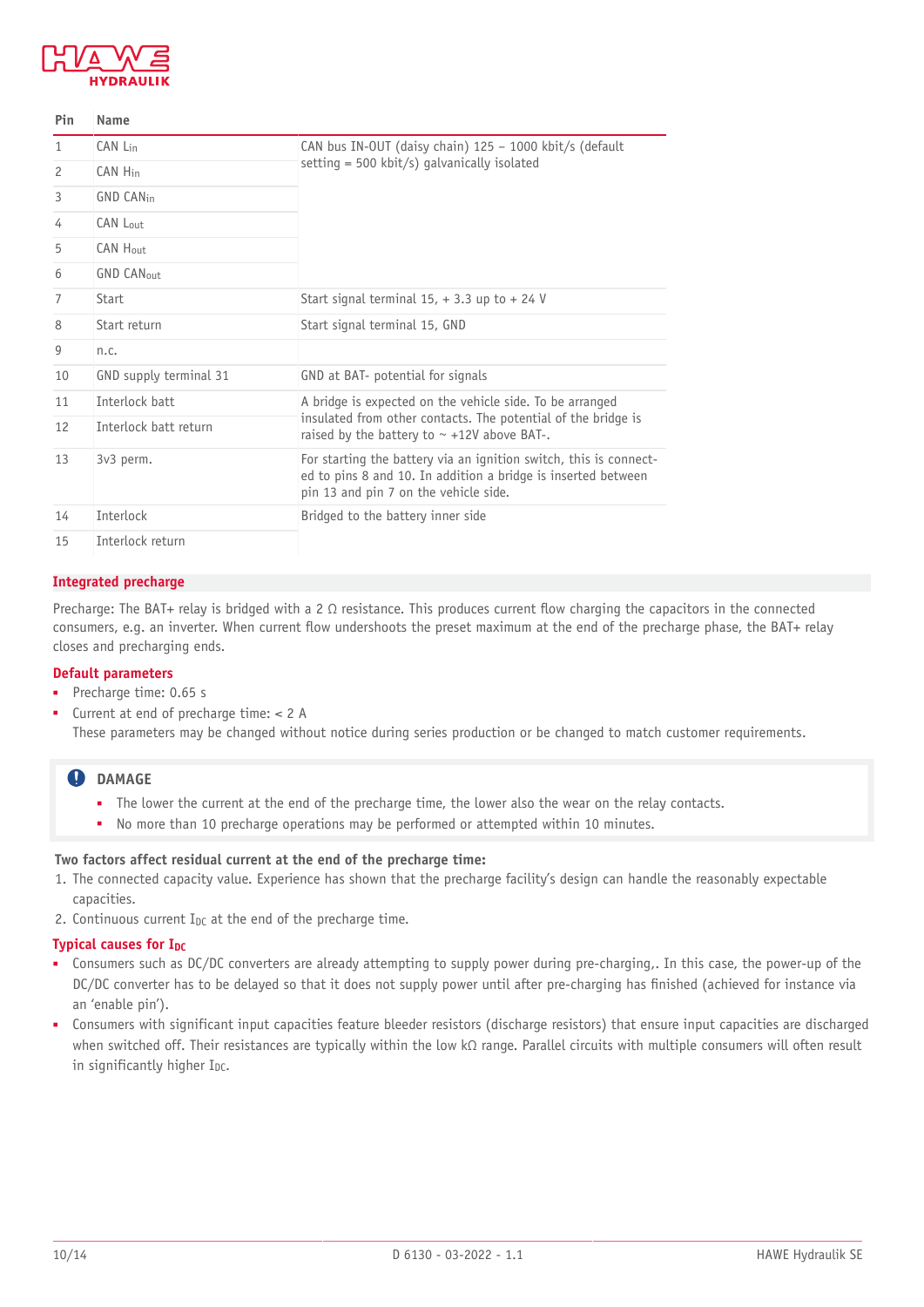

# <span id="page-10-0"></span>**4 Dimensions**

All dimensions in mm, subject to change.

**IEP**







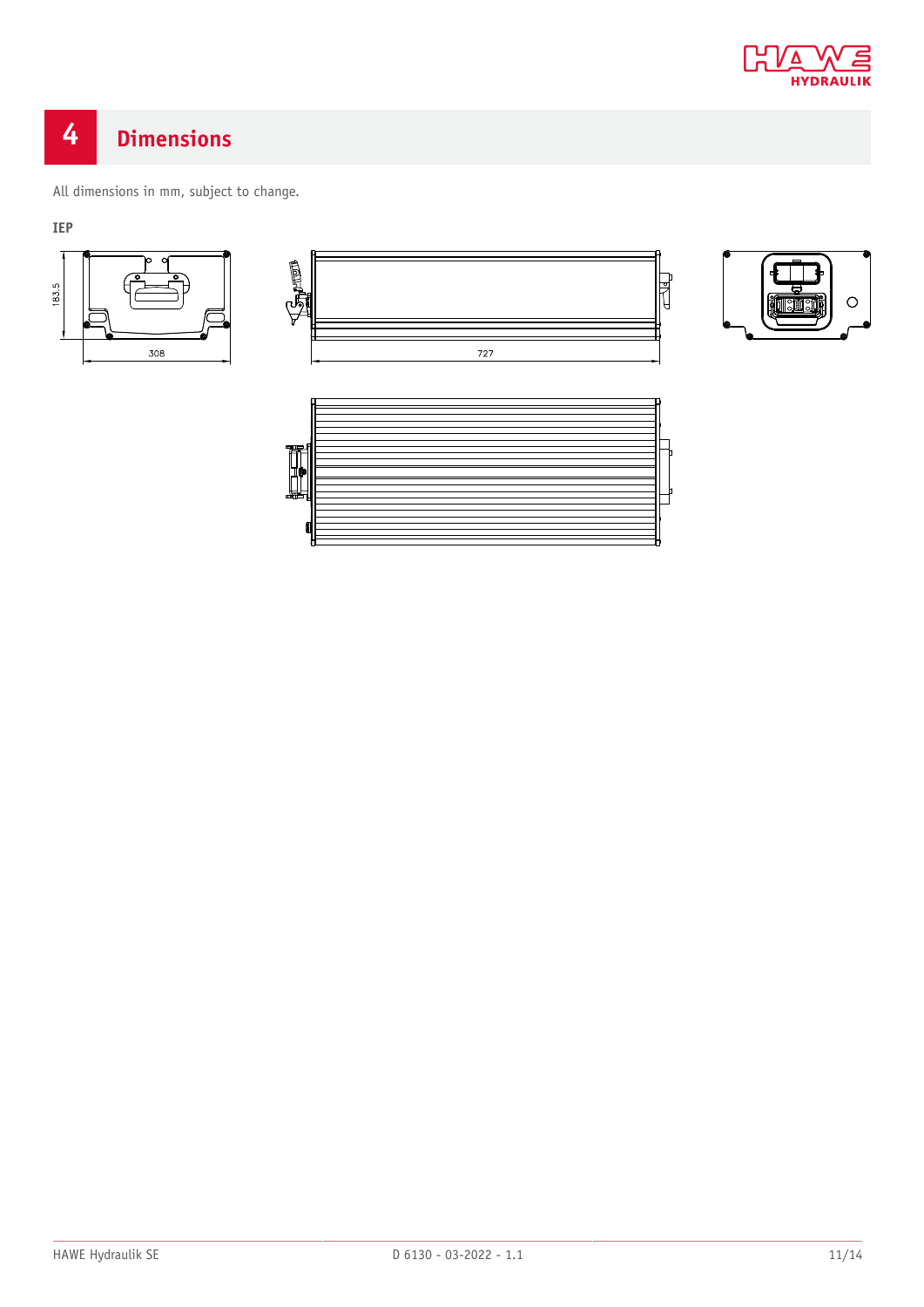

## <span id="page-11-0"></span>**5 Installation, operation and maintenance information**

### **O** DAMAGE

**Reference to other document Assembly instructions for energy pack IEP B 6130**

Available for this product: assembly instructions with notes on

- intended use,
- operating and maintenance,
- Assembly information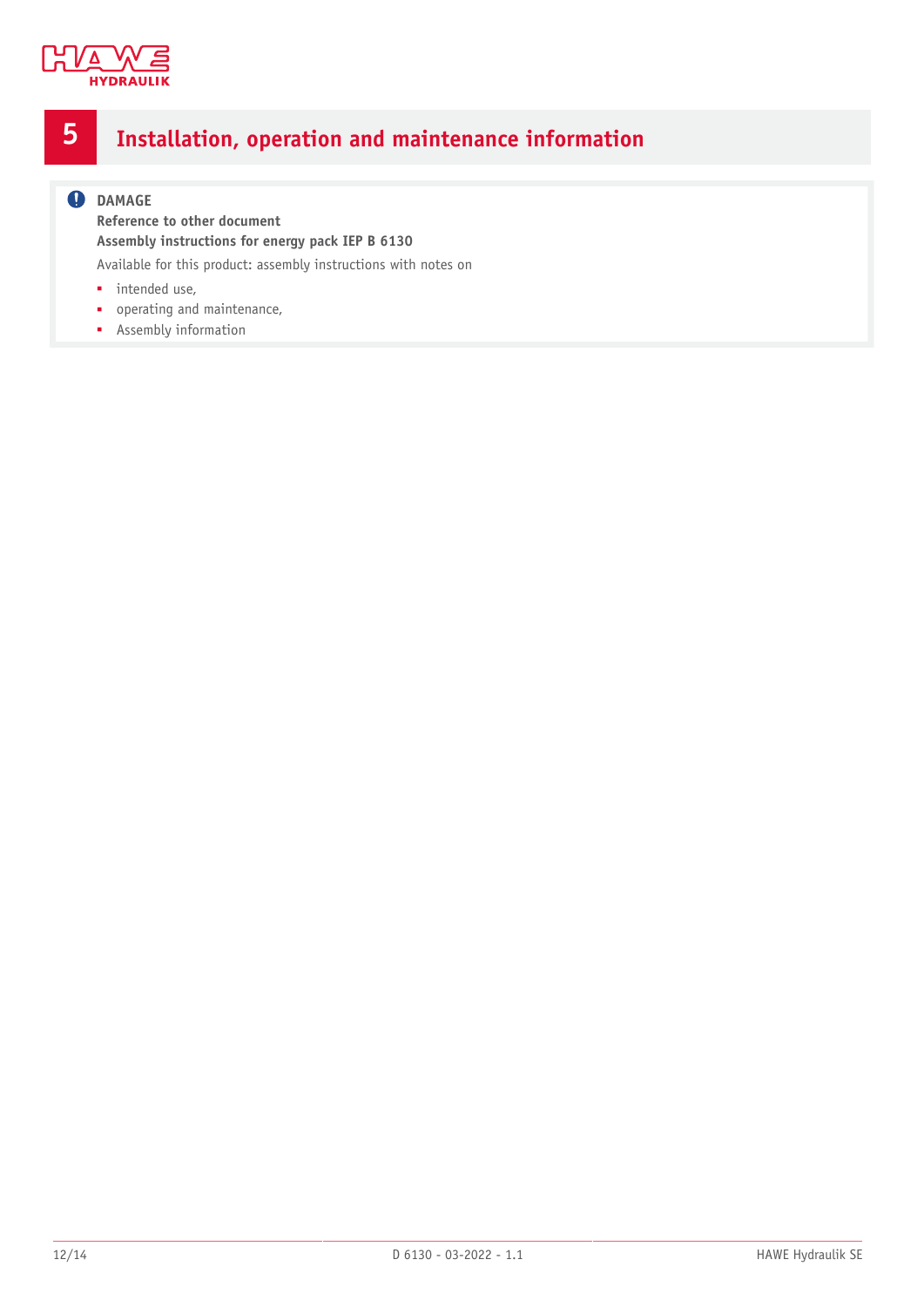

# <span id="page-12-0"></span>**6 Other information**

### <span id="page-12-1"></span>**6.1 Accessories**

| <b>Power harness IEP</b>                                                                                                                                                                                                                          | Order number   |
|---------------------------------------------------------------------------------------------------------------------------------------------------------------------------------------------------------------------------------------------------|----------------|
| Power harness IEP, 2.5 m, incl. signal cable                                                                                                                                                                                                      | WBASZ44-99 HAR |
| For IEP without quick-change system, IP 65 when plugged in, Harting HAN 16B-HMC-gg-R-M40 housing,<br>4x1x25 mm <sup>2</sup> power cable, data cable 1x8x0.34 mm <sup>2</sup> Unitronic, not compatible with IEPC71 Cage (guick-<br>change system) |                |
| <b>IEP Cage</b>                                                                                                                                                                                                                                   | Order number   |
| IEPC71 Cage (guick-change system), guick-change clip, standard plug housing                                                                                                                                                                       | MT5393         |
| Mating connector for battery and plug housing included, accessories like PMA fittings and blanking plugs<br>available separately, connects to power output in housing via copper rail                                                             |                |
| NG3 battery charger                                                                                                                                                                                                                               | Order number   |
| NG3 battery charger (3 kW), external charge IP 20, 230/48 V, 50/60 A                                                                                                                                                                              | MT5271         |
| Battery charger for charging battery outside of application, integrated AC/DC, mounted on carrier plate                                                                                                                                           |                |
| NG5 battery charger                                                                                                                                                                                                                               | Order number   |
| NG5 battery charger (5 kW), external charge IP 20, 230/48 V, 100/120 A                                                                                                                                                                            | MT5261         |
| Battery charger for charging battery outside of application, integrated AC/DC, mounted on carrier plate                                                                                                                                           |                |
| SG3 battery charger                                                                                                                                                                                                                               | Order number   |
| SG3 battery charger (3 kW), on-board charge IP 65, 230/48 V, 50/60 A, flying leads                                                                                                                                                                | ET5165         |
| Battery charger for on-board charging, flying leads for installation in application via customer's power<br>distribution unit (PDU, distributor box)                                                                                              |                |